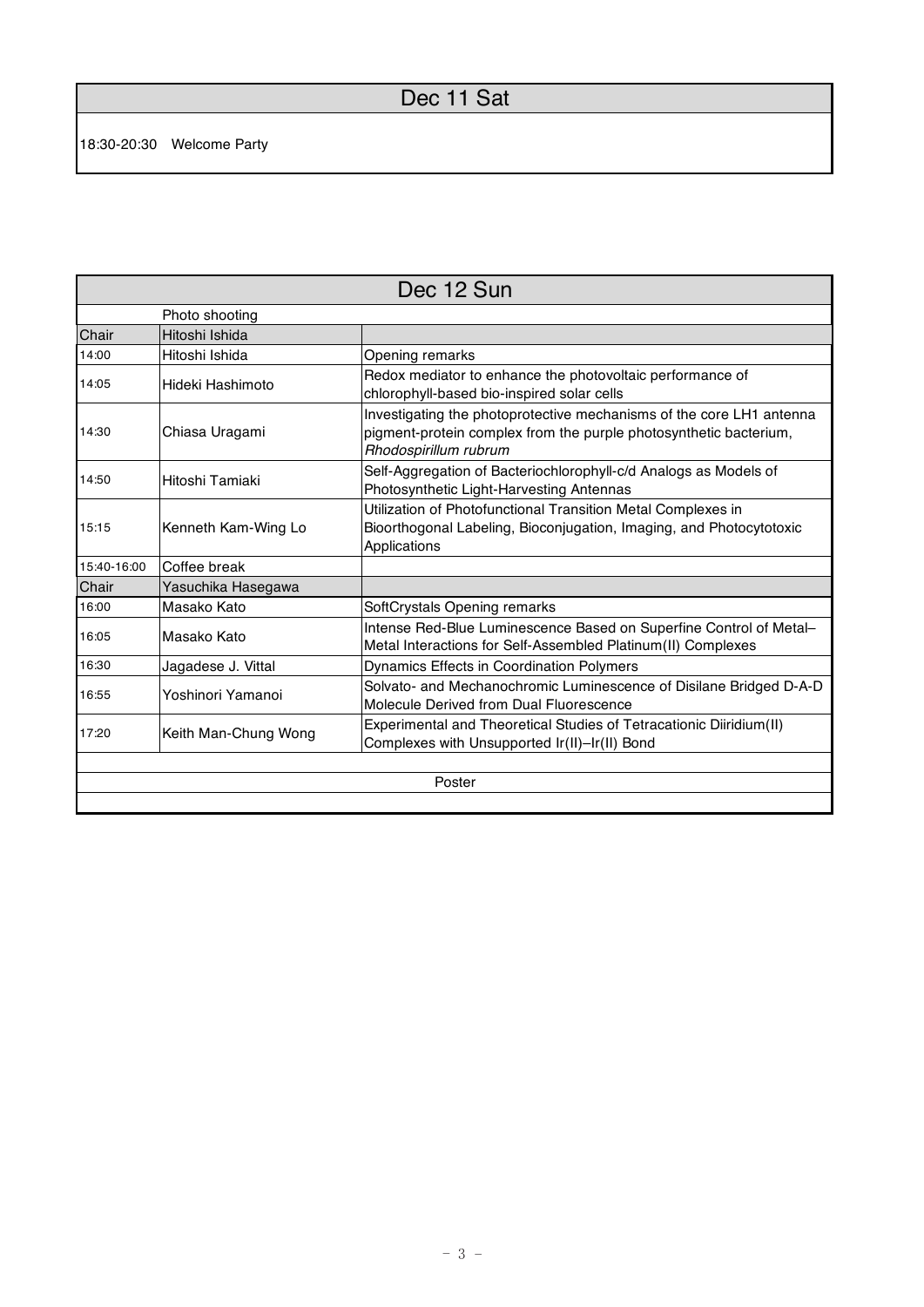| Dec 13 Mon  |                         |                                                                                                                                                       |  |  |
|-------------|-------------------------|-------------------------------------------------------------------------------------------------------------------------------------------------------|--|--|
| Chair       | Kazuyuki Ishii          |                                                                                                                                                       |  |  |
| 8:30        | <b>Gareth Williams</b>  | When Two are Better than One: Optimizing the Near-Infrared Emission<br>of Dinuclear Platinum and Iridium Complexes                                    |  |  |
| 8:55        | <b>Thierry Verbiest</b> | In-situ study of the supramolecular aggregation process of conjugated<br>polymers by linear and harmonic light scattering                             |  |  |
| 9:20        | Dario Bassani           | Supramolecular interactions on the excited state as a route towards CPL<br>materials                                                                  |  |  |
| 9:45        | Luisa De Cola           | Light-responsive (nano)structures                                                                                                                     |  |  |
| 10:10       | Coffee break            |                                                                                                                                                       |  |  |
| Chair       | Peter C. Ford           |                                                                                                                                                       |  |  |
| 10:30       | Giorgio Facchetti       | Luminescent amphiphilic Pt(II) complexes and their assemblies                                                                                         |  |  |
| 10:50       | Isabella Rimoldi        | Self-assembly in vivo: imaging and reactivity                                                                                                         |  |  |
| 11:10       | Justin Wilson           | Biological and Photobiological Effects of Rhenium(I) Carbonyl<br>Complexes                                                                            |  |  |
| 11:35       | Wenfang Sun             | Far-Red/Near-Infrared Absorbing Neutral Ir(III) Complex Micelle as<br>Dual-Mode Anticancer Therapeutic Agent for<br>Photodynamic/Photothermal Therapy |  |  |
| 12:00       |                         | Free time = Photo shooting=                                                                                                                           |  |  |
| Chair       | Norihisa Kobayashi      |                                                                                                                                                       |  |  |
| 14:00       | Hajime Ito              | Mechano-responsive Au(I)-isocyanide complexes                                                                                                         |  |  |
| 14:25       | <b>Bart Khar</b>        | Transport in Straight Versus Twisted Crystalline Charge Transfer<br>Complexes                                                                         |  |  |
| 14:50       | Takashi Hirano          | Thermal Reaction-Induced Phenomena in Soft Crystals Found with 1,2-<br>Dioxetane Chemiluminescence                                                    |  |  |
| 15:15       | Yu-Wu Zhong             | Control of morphology and photofunctions of micro/nano crystals of<br>coordination compounds                                                          |  |  |
| 15:40-16:00 |                         | Coffee break                                                                                                                                          |  |  |
| Chair       | Hajime Ito              |                                                                                                                                                       |  |  |
| 16:00       | Hitoshi Goto            | Computational Chemistry in Soft Crystals                                                                                                              |  |  |
| 16:25       | Wei Lu                  | Spontaneous Mirror Symmetry Breaking in Reaction-Crystallization of an<br>Phosphorescent Dinuclear Pd(II) Complex                                     |  |  |
| 16:50       | Norihisa Kobayashi      | Organic Thin Film Transistor Memory with Helical Polymer Soft Crystal<br>as Gate Dielectrics                                                          |  |  |
| 17:15       | Jian Ping Gong          | Self-Evolving Hydrogels by Mechanical Training                                                                                                        |  |  |
| 17:40       | Chilla Malla Reddy      | Crystal engineering of adaptive smart materials: from mechanical<br>bending to self-healing                                                           |  |  |
| 18:30-20:30 | Banquet                 |                                                                                                                                                       |  |  |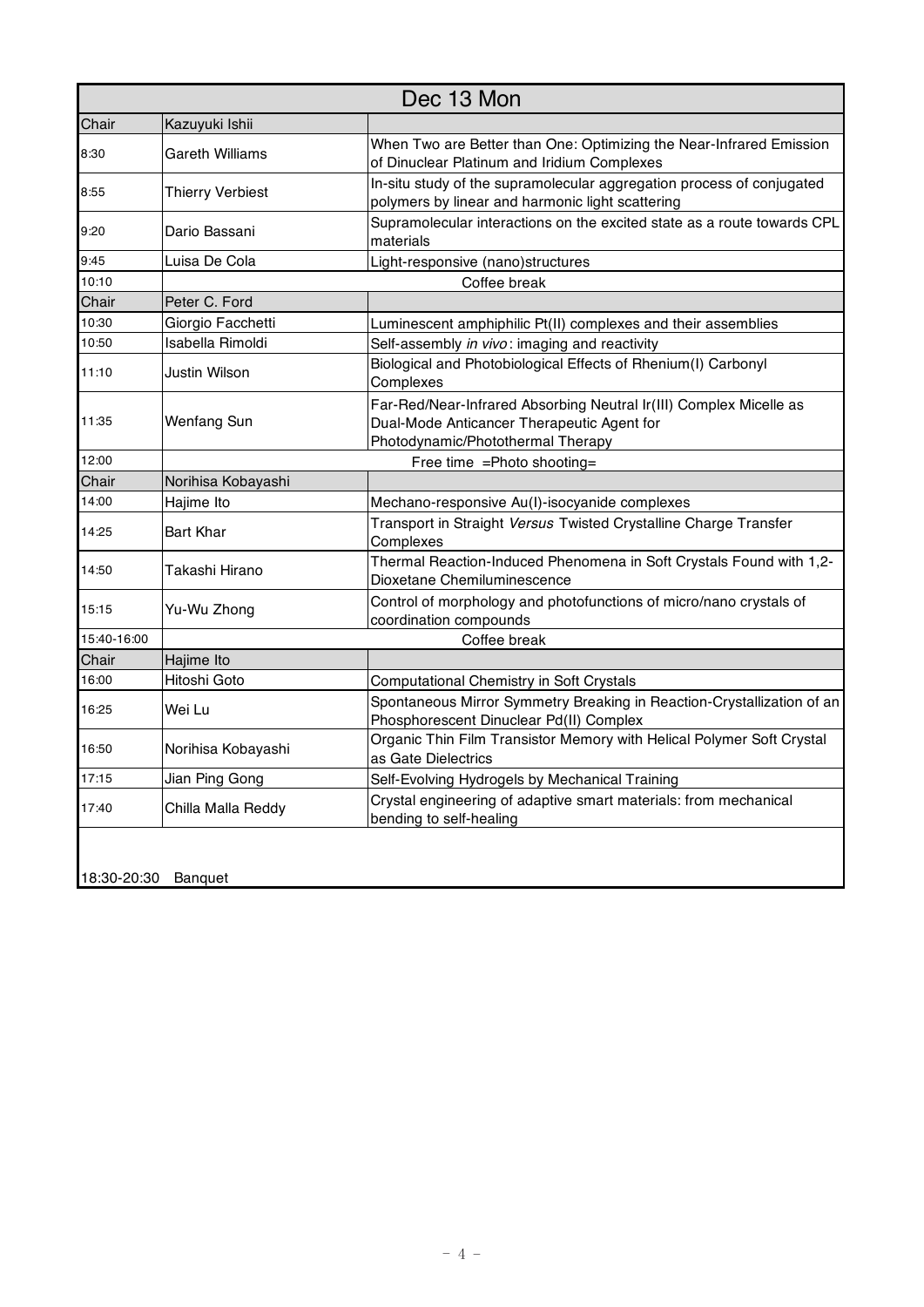| Dec 14 Tue |                         |                                                                                                                                          |  |  |
|------------|-------------------------|------------------------------------------------------------------------------------------------------------------------------------------|--|--|
| Chair      | Luisa De Cola           |                                                                                                                                          |  |  |
| 8:30       | Panče Naumov            | How Soft are Soft Crystals?                                                                                                              |  |  |
| 8:55       | Leonard R. MacGillivray | Crystal Engineering the Covalent Bond: Organic Synthesis to Materials<br>Science                                                         |  |  |
| 9:20       | Kazuyuki Ishii          | Meso/Microscopic Single Particle Analyses of Vapochromic Solid-State<br>Crystallization in [Pt(CN)2(H2dcbpy)]                            |  |  |
| 9:45       | Miki Hasegawa           | Triboluminescence of Rare Earth Complexes Relating to the Pillar<br>Formation in the Soft-Crystalline State                              |  |  |
| 10:10      | Coffee break            |                                                                                                                                          |  |  |
| Chair      | Miki Hasegawa           |                                                                                                                                          |  |  |
| 10:30      | Aude Demessence         | Thermally induced multiphase changes in photoluminescent gold thiolate<br>coordination polymers                                          |  |  |
| 10:55      | Yasuchika Hasegawa      | Thermo-Sensitive Luminescence of<br>Amorphous Eu(III) Coordination Polymers                                                              |  |  |
| 11:20      | Marc Robert             | Visible Light-driven Molecular Catalysis of CO <sub>2</sub> Reduction. From<br>Mechanistic Studies to Hybrid systems and Photoelectrodes |  |  |
| 11:45      | Garry Hanan             | Light-triggered Assembly of a Discrete Tetraruthenium Metallocycle                                                                       |  |  |
| 12:10      | Free time               |                                                                                                                                          |  |  |
| Chair      | Ken Onda                |                                                                                                                                          |  |  |
| 14:00      | Osamu Ishitani          | Photocatalytic reduction of low concentration of CO <sub>2</sub>                                                                         |  |  |
| 14:25      | <b>Tohru Wada</b>       | Photochemical Water Oxidation Catalyzed by Doubly N-Confused<br><b>Hexaphyrin Complexes</b>                                              |  |  |
| 14:50      | Atsushi Kobayashi       | Interfacial Electron Flow Control by Double Nano-architectures for<br>Efficient Ru-dye-sensitized Hydrogen Evolution                     |  |  |
| 15:10      | <b>Matthieu Chollet</b> | Free Electron Laser as a potential tool for complex systems studies                                                                      |  |  |
| 15:35      | Ayana Sato-Tomita       | Observation of a structural transition induced by external-field in the<br>softcrystals using synchrotron radiation                      |  |  |
| 16:00      |                         | Coffee break                                                                                                                             |  |  |
| Chair      | Atsushi Kobayashi       |                                                                                                                                          |  |  |
| 16:20      | Ken Onda                | Time-resolved Spectroscopic Studies on Elementary Processes in<br><b>Photofunctional Metal Complexes</b>                                 |  |  |
| 16:45      | Vivian Wing-Wah Yam     | From Simple Discrete Metal-Ligand Chromophores to Supramolecular<br>Assembly, Nanostructures and Functions                               |  |  |
| 17:10      | Akitaka Ito             | Spectroscopic Characteristics of Metal Complexes with A Six-Membered<br><b>Chelate Structure</b>                                         |  |  |
| 17:30      | Shinya Takizawa         | Excited-State Interaction between Cationic and Anionic Ir(III)<br>Complexes in Various Media                                             |  |  |
| 17:50      | Akinobu Nakada          | Visible-Light-Induced Coupled Electron Transfer and Phase Migration of<br>Ferrocene for Biphasic Photocatalysis                          |  |  |